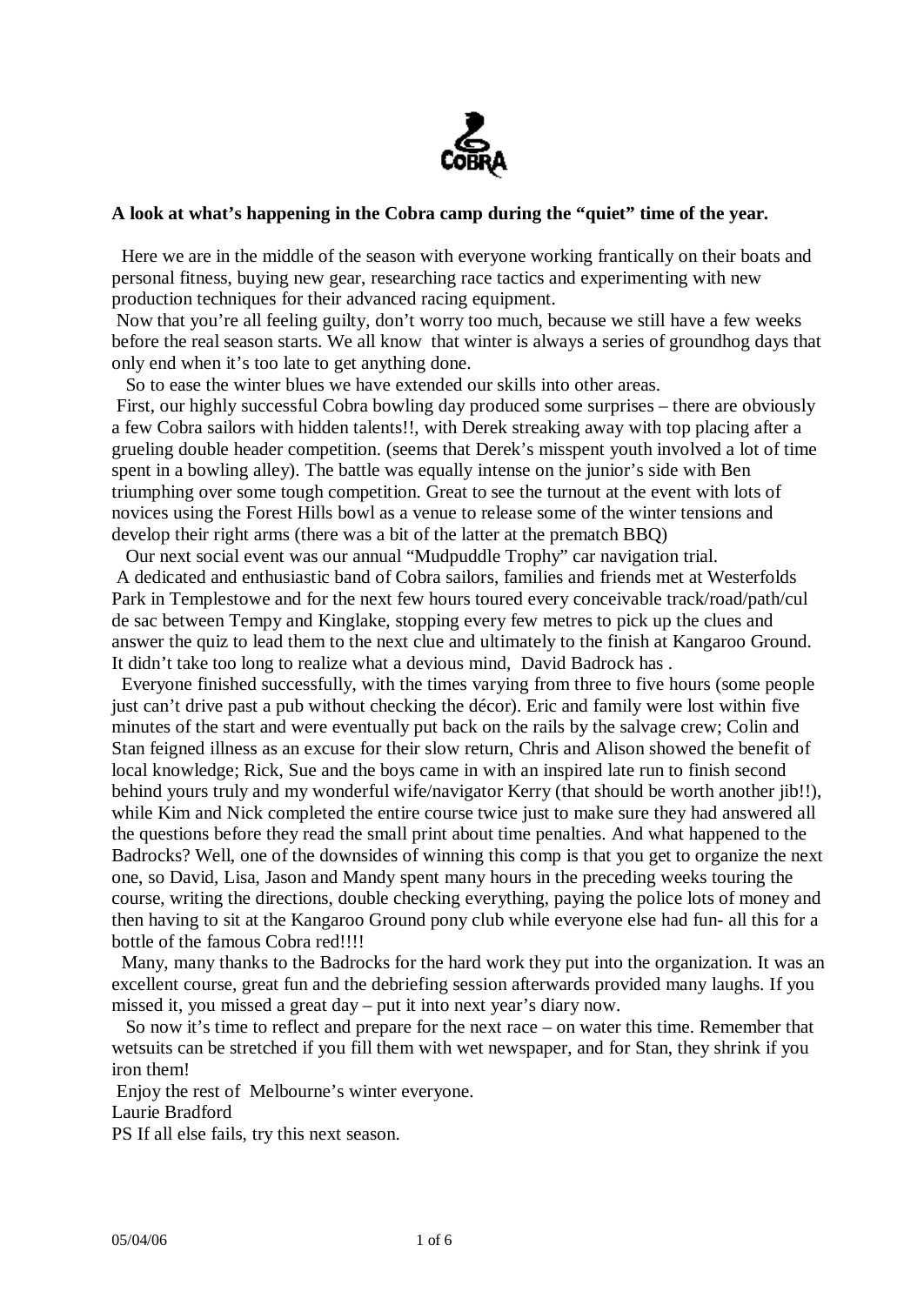

Don't think anyone that this cartoon refers to Laurie's secret to success , because everyone knows that his legs aren't nearly attractive as the one's above.

#### AND NOW FOR SOME SAGE WORDS PROVIDED BY OUR DEVELOPMENT OFFICER.

I've threatened to dust this material off for some time, anyway thanks to the wonders of computers and OCR packages for what it's worth here it is. All we have to do is use it. Good Luck

Mike

# **Victorian Cobra Catamaran Association Spring 1991**  GOING FASTER WITH STUART SCOTT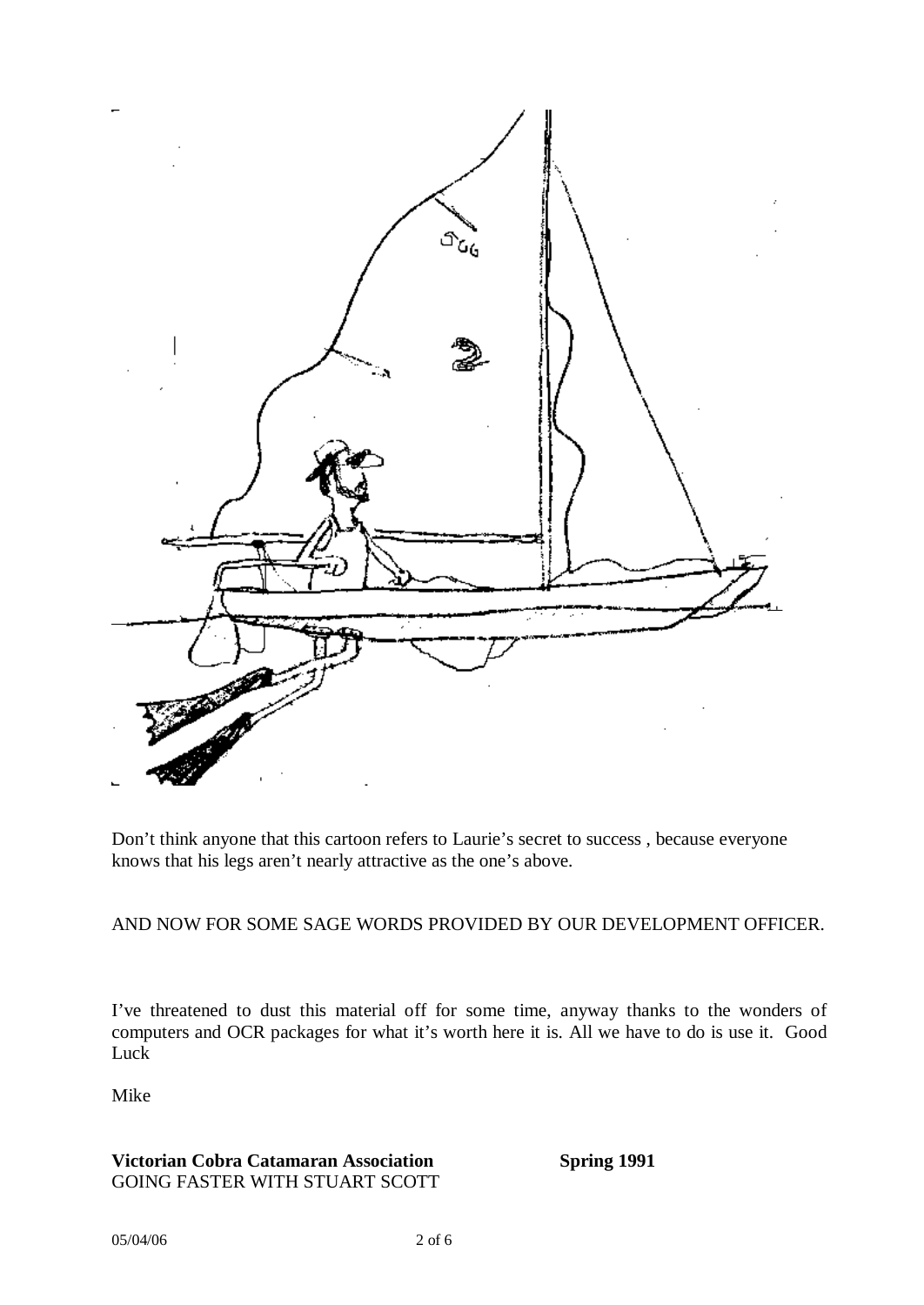Its time to think of all those little adjustments and repairs the boat might need in preparation for this season. With this in mind all you will need to do is wipe down the cobwebs and get it wet. We all know the best part of sailing is telling the yachtsman's "fishing" story, about the time we read the 90deg wind shift about to come, or the time you came into a crowded buoy rounding and passed four boats, or even just survived a race in 30 knot winds with tight shy reaches. Well how do we do this consistently?

The answer is not in your bath tub with your rubber duck, -or watching the fastest spider weave another cobweb on your boat. It's out on the water racing against other boats or one on one sailing.

*We* all know our weaknesses. They can be highlighted in race conditions by others passing you or just in fun sailing, or when you feel uncomfortable controlling the boat in one direction or feel the boat is more like a submarine than a piece of wood floating on top of the water. The pleasure of sailing, like anything else, is in improving and eventually winning, or being able to control the boat in certain conditions.

In order to improve there are four main areas which we can break sailing into; the first two of which are covered in this feature.

### 1. SETTING UP

Aligned hulls the bow is wider than the transoms at the centre point and that from the tip of the bow to the centre point of the opposite hull transom on both sides are even.

Aligned rudders - that they are square from leading edge to trailing edge. Misalignment is noticeable if you have a heavy tiller or a lot of turbulence coming from the rudders.

Smooth and efficient foil shapes - both rudders and centreboards should be smooth and free of defects.(a little filler goes a long way)

Quick and efficient sheeting systems - sheets that can be easily accessible and run quickly in both light and heavy airs. ie: I have 8mm mainsheet and 6mm Kevlar jib sheet, all other sheets are the minimum I can use without cutting my fingers off.

Rig tension -very individual character for each boat and sail, but as a guide you shouldn't need a 16 stone gorilla to pull the forestay on, but don't have it too loose to cause the jib to sag. Diamond tension - that when the mast is rotated the windward stay doesn't flog - needs tightening; or if your leach from the top down to about batten 6 is hooking - you need to loosen the diamonds. As a very good guide, the spreader arms should be set square and the diamonds done up firm but not tight.

Minimum weight the boat should be at or below 80kg.

#### 2. SAIL TRIM

Flowing telltails - the aim is to have all streamers flowing horizontally. If a) the windward streamer is not flowing say fluttering upwards, then you are pointing too high, or your sail is to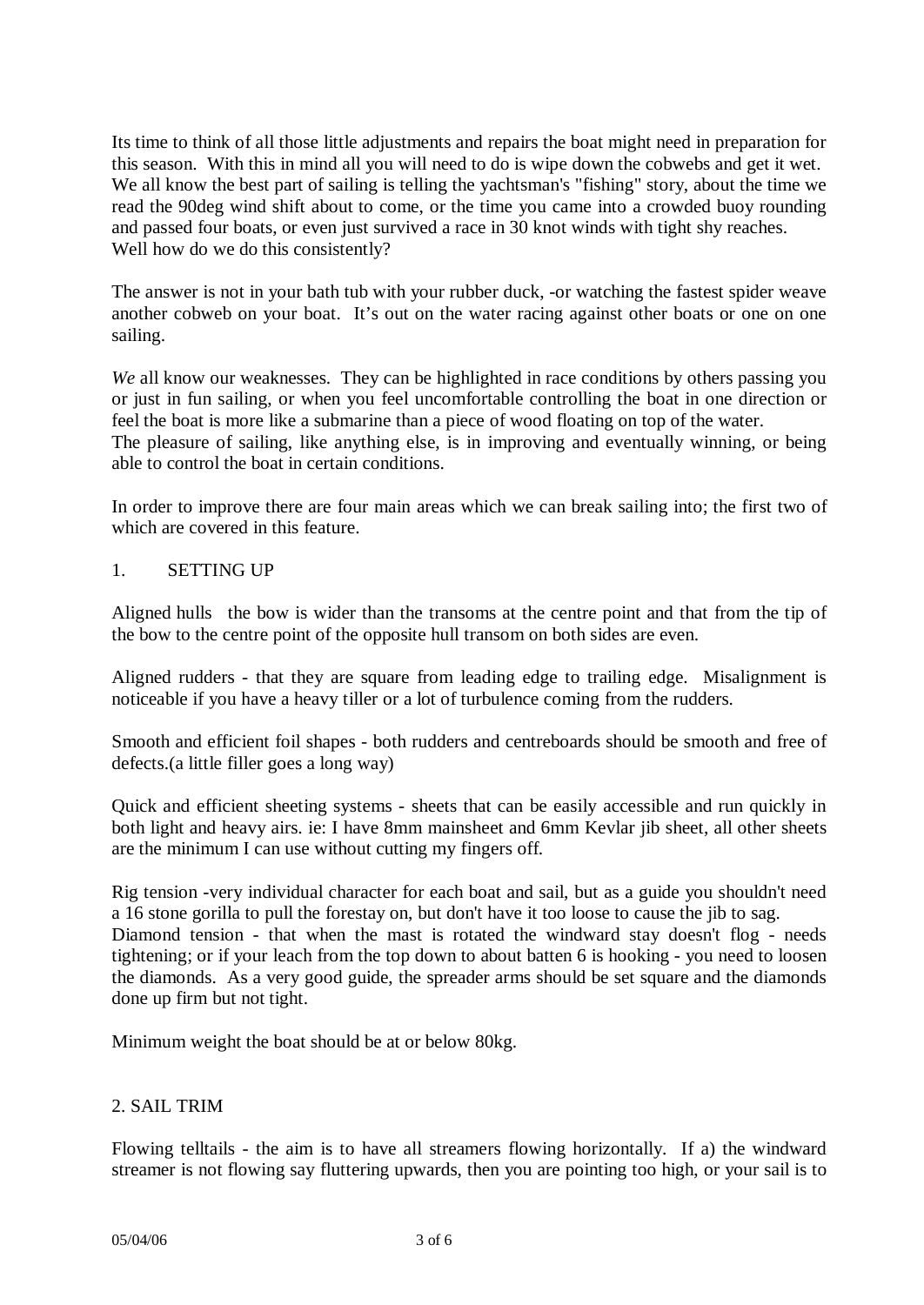full pull your downhaul on, outhaul on or just pull the mainsheet on. b) your leeward streamer isn't flowing  $\sim$  fluttering upwards, then you are bearing away too much, or "bag up" your sail, let some downhaul off, outhaul off, or let out some mainsheet. These principles are for upwind performance.

For reaching you are trying to "belly-up" your sail, let out/loosen downhaul, outhaul, pull centre-boards up until tiller becomes heavy, rotate mast, loosen mainsheet & jib sheet. Now we've done these adjustments look at your telltails. The main telltails that need to be flowing are the leeward ones, and, in particular the telltails that are nearest to the mast or the luff of the jib. The ideal setting would be to have all telltails flowing but concentrate on the leeward ones first, you will then find that all of a sudden the leach telltails will flow and then the windward ones will. By making adjustments to your sheeting systems the above can be done.

Crew weight  $\sim$  the ideal weight is below 20 stone for most conditions, however if you are regularly sailing in heavy conditions a crew weight over this will make the boat easier to handle.

Crew weight & boat trim - the aim in any conditions is to have the windward hull just bouncing on top of the water with only the bigger waves breaking over the bow and riding up to the front beam. To do this both skipper and crew must move together and keep close to each other. It is no use having the skipper sitting at the transom and the crew sitting/trapezing past the front beam, when trapezing both skipper and crew should be rubbing shoulders.

Sheet tension - sheets should be pulled on until most or all creases are out of your sails, keeping in mind "flowing tell tails".

Steering - steering should be an even, smooth and gentle action, reading the gust and steering appropriately. This comes with practice. It would be wise to go out with an experienced skipper

and see how they steer and prepare for gusts.

Smooth ride through/over waves the riding up and over waves, or off the wind, riding the waves but not running up the back of the next wave is linked with "crew weight & boat trim". Your ability in achieving a smooth tide will add valuable minutes to your sailing around the course, and may even be part of your tactics around the course if one side of the course has flatter seas than the other side.

#### **Victorian Cobra Catamaran Association Summer 1991**

## GOING FASTER WITH STUART SCOTT - Part 2

3. TACTICS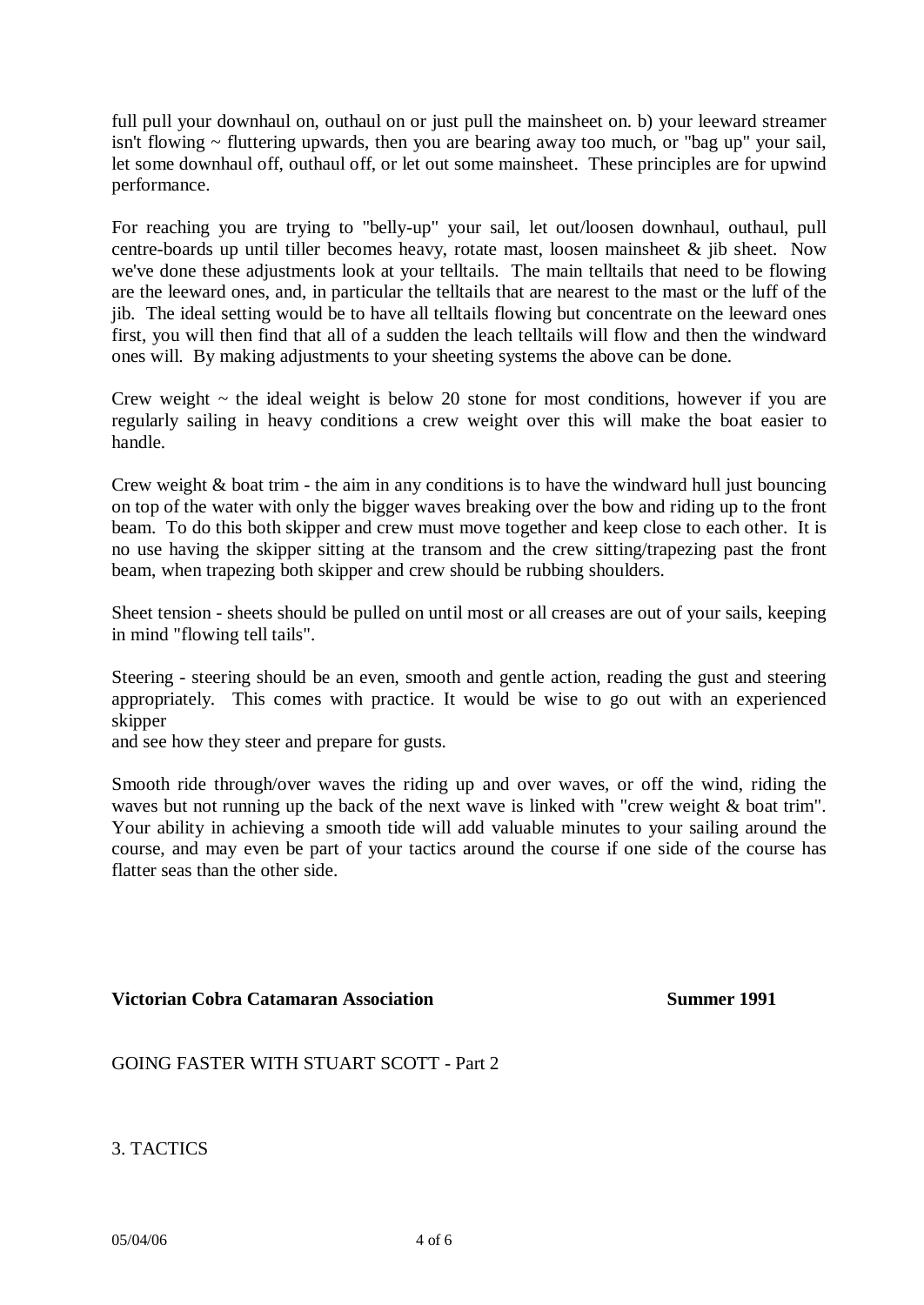Starting - There are many chapters in sailing books devoted just to starting, however for this paper we will only be concerned with three golden rules. (1) clear air - once the gun has gone, and I don't mean clear air 50 metres back from the line. (2) be moving or preferably fully powered up when the gun goes, you should be trapezing, systems set and eyes looking forward (crew looking out for other boats). (3) and most importantly be an time, it is no use sitting back and saying those guys will be too early, get up and join them because you will find in most cases it's only in title races that recalls occur, and if you're not up with them you'll find that they will automatically have a 100 metre head start - end of the boat race.

Upwind - The main tactic here is to pick the right side of the course and have clear wind. With our boats putting in extra tactics can cost anywhere from minimum 30 metres upwards to 100 - 200 metres, but lacking away to the other side of the course may cost more than sitting in behind a boat going to the right side of the course. So what determines the right or wrong side of a course?

The main criteria are; is there a shoreline lift or permanent lift, this can determined by the coastline of the area. One side of the course has more wind than the other; heavier seas; tidal currents; and in large fleets approaching the buoy *so* as to Set a clear line and air around that buoy ie: being an starboard tack. Determination of some of these criteria can only be gained from sailing in that area or talking to the local champ.

Reaching - Your main tactic here *is to* keep clear upwind but not to venture above the rum line (straight line between the two buoys). Some boats are better set up for reaches than others *so assess* this. Those that are slower than you can slow you up dramatically, so it approaching them give them a clear berth - go well below if approaching from directly astern when close, aggressively point up high and quickly. If you are the slower boat you must anticipate the faster boat and aggressively point upwind indicating to him your intentions, therefore forcing him below you.

Downwind - Very similar to reaching but must incorporate the upwind tactics of going to the right side of the course. As a guide you should go down the same way you came up to the buoy that is if you made ground on your competitors. When going downwind it's critical that you choos*e* the line that is forcing you down towards the buoy, as close to the rum line as possible. Quite often if you turn around and look at your competitors coming down, you can assess if you are on the side nearest the rum line. In heavy seas riding with the waves can run you down towards the buoy as well.

Buoy Rounding - Your aim/tactic here is to have full speed on the exit of the rounding, therefore wide sweeping arcs, with the exit being the closest you get to the buoy and definitely not on the entry. The only time you want to force yourself on the inside of a buoy is in real close racing, but you must make sure that you can get enough height on the exit to stop the outside boat coming over the top of you. If the role is reversed make your entry wide and aggressively hit the exit apex with speed, as the close entry boat will run wide. Timing is essential here.

Collisions - My one rule which I try very hard to observe is that at nearly all costs avoid collisions whether you are in the right or wrong at nearly all costs bar bottling. The responsibility for this rule can be given solely to the crew. It's their job to call the positions of all boats both far and near. It might be a good idea to tell your crew each time you start a leg "we're now on port, keep your eve out for starboard boats". By doing this you will also find